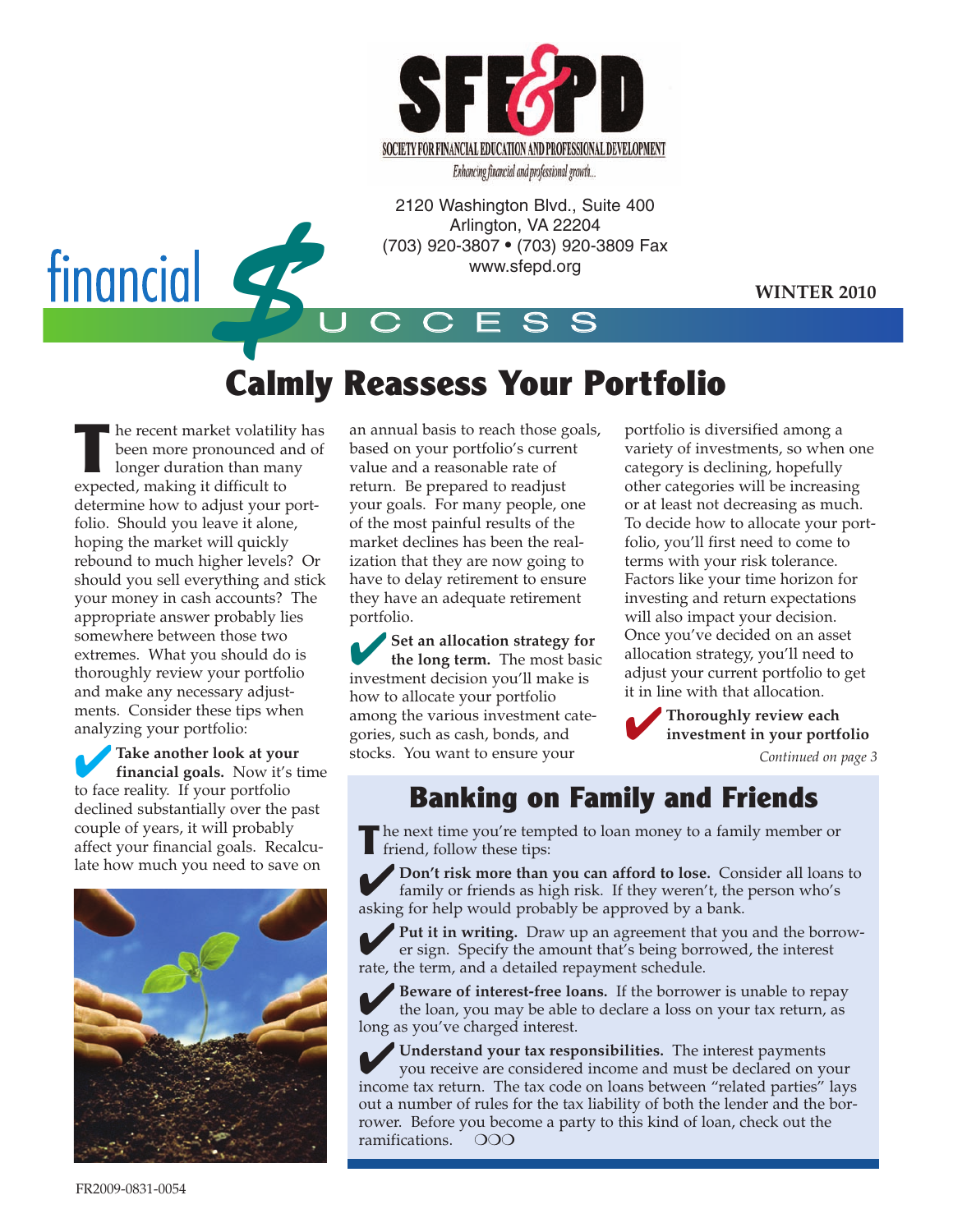**A**lmost no one enjoys the process of analyzing and budgeting expenditures, but inefficient and wasted expenditures can be major impediments to accomplishing your financial goals. It is difficult to manage your money if you don't know how much you have or where it is going. Consider these steps when developing your budget:

**1. Identify how you are spending your income.** Review an annual period so you determine regular monthly expenses as well as irregular, periodic expenses, such as insurance premiums, tuition, and gifts. Much of the information can be found by examining canceled checks, credit card receipts, and tax returns. Total expenses in categories that make sense for your lifestyle. If you can't account for more than 5% of your income, take a closer look at your cash purchases. Keep a journal tracking every penny you spend for at least a month.

**2. Evaluate your expenditures.** If you find it tough to find money to save, critically review your expenditures. Consider these tips:

✔Find ways to save at least 10% of your income. Almost all expenditure categories offer potential for savings. For essential expenses with fixed amounts, such as your mortgage, taxes, and insurance, you may be able to refinance your mortgage, find strategies to help reduce taxes, or comparison shop your insurance to reduce premiums. Essential expenses that vary in amount, such as food, medical care, and utilities, can usually be reduced by altering your spending or living habits. For instance, you can actively shop for food with coupons, exercise to get in better health, or put energy-saving lightbulbs through your house. Discretionary expenses, such as

## **Start Budgeting**

entertainment, dining out, clothing, travel, and charitable contributions, typically offer the most potential for spending reductions. Dining out four times a week? Reduce it to two, go to less-expensive restaurants, and save the difference.

✔Limit the use of your credit cards, especially if you're not paying the balance in full every month. Not only do credit card balances carry high interest charges, but credit cards tend to encourage impulse spending. Use cash or a debit card, which automatically deducts purchases from your bank account.

✔Resolve not to purchase impulse items or items over a certain dollar amount on your first shopping trip. Go home, think about it for a couple days, and then go back to purchase the item. Often, you'll decide you don't really need it.

Delay the purchase of large items. For example, instead of purchasing a new car every two or three years, keep your car for four or five years.

✔If you're really serious about reducing expenses, consider moving to a less-expensive house. Not only will you reduce your mortgage payment, but you will save on other costs, such as property taxes, insurance, and utilities.

**3. Prepare a budget to guide future spending.** You may want to start by setting a budget for a couple of months, tracking your expenses closely over that time period. You can then fine-tune your budget for an annual period. Some tips to consider when preparing your budget include:

✔Don't include income in your budget that is uncertain, such as year-end bonuses, tax refunds, or gains on investments. When you receive that money, just put it aside for saving.

Set up enough expenditure categories to give you a good feel for your spending patterns, but not so many that it becomes difficult and time consuming to monitor your progress.

✔ Make your budget flexible enough to handle unforeseen expenditures. Nothing goes exactly as planned, and your budget should be able to deal with emergencies. Be sure to include large, periodic expenditures, such as insurance premiums or tuition.

✔Don't be so rigid that your family is afraid to spend any money. Everyone in the family should have a reasonable allowance that can be spent without accounting for it.

✔Find ways to make the savings component of your budget happen automatically. Get the money out of your bank account and into an investment account before you have a chance to spend it.

The money you have available for saving is a direct result of your spending habits. Use a budget to control your spending so you can maximize your savings. Please call if you need help with this process. ❍❍❍

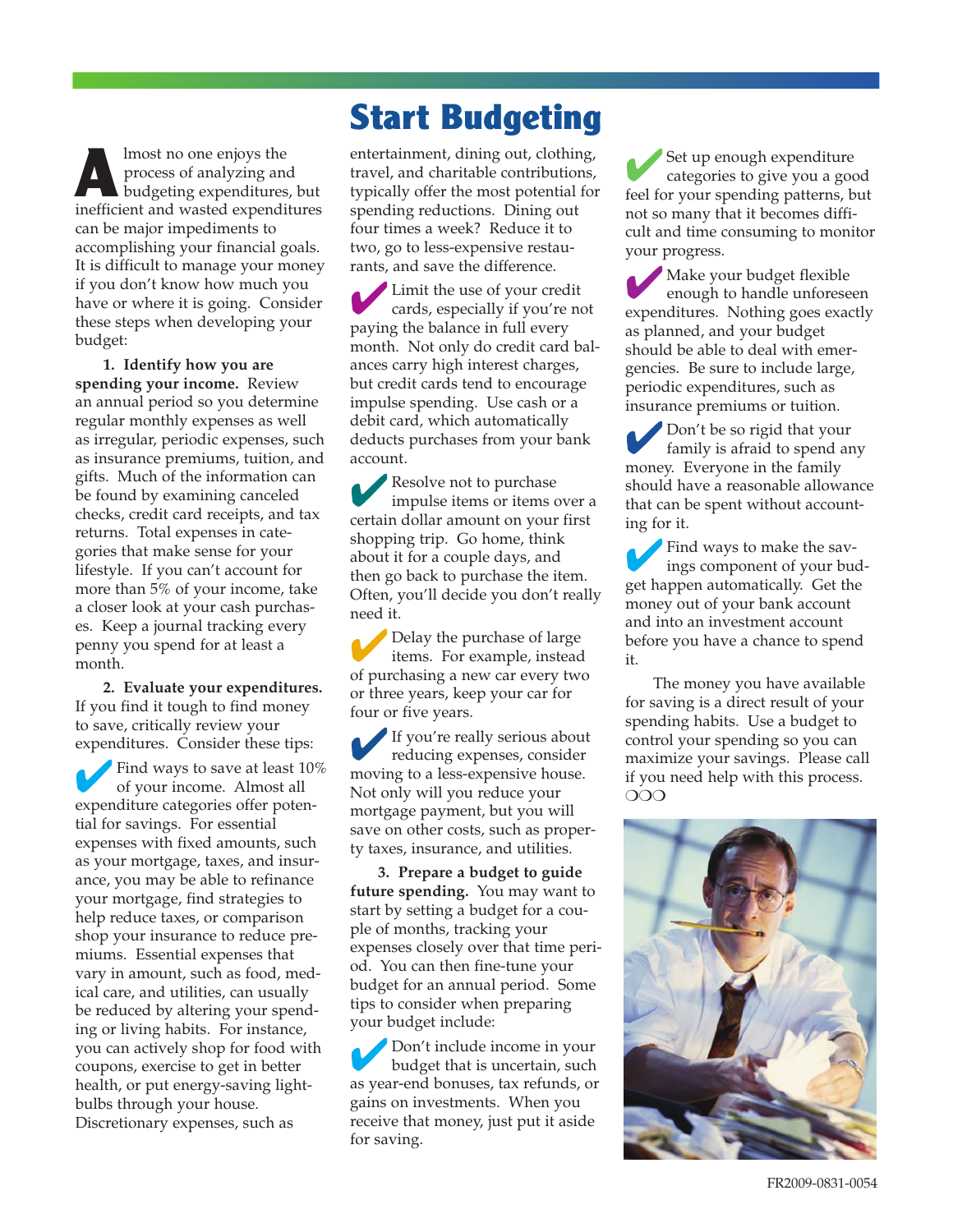#### **Calmly Reassess**

*Continued from page 1*

**and decide whether you should continue to own it.** Some stocks will rebound from the recent market declines, while others will probably never rebound. If you think an investment won't rebound or will take a long time to do so, sell it and reinvest in others with better prospects. It's a painful thing to do, since most investors have an aversion to selling at a loss. But it's an important step if you want to make sure your portfolio is on track going forward. Also make sure your remaining investments are all adding diversification benefits to your portfolio. Just because you own a number of investments doesn't mean that your portfolio is properly diversified. Often, investors keep purchasing investments that are similar in nature. That doesn't add much in the way of diversification, while making the portfolio more difficult to monitor.

✔**Look for investments you'll be comfortable owning for the long term.** It's tempting to look for the biggest winners in investments and put your money there. In essence, however, you are chasing yesterday's winners rather than tomorrow's winners. You need to keep in mind that the best performing investment category will change from year to year. A better strategy may be to select a diversified portfolio of investments you'll be comfortable owning for the long term, so you have some money invested in each of the major investment categories.

✔**Use dollar cost averaging to invest.** If you've been investing throughout the market declines, you have probably been purchasing at lower and lower prices, making you wonder whether it makes sense to keep putting money in the market. The point of dollar cost averaging is to invest a set amount of money in a certain investment on a

periodic basis. When prices are lower, you will purchase more shares than when prices are higher, following half of the investment principle of "buy low and sell high." But the most important part of dollar cost averaging is that it forces you to continue investing when you really don't want to invest. In the long run, when and if the stock market rebounds, you will probably be glad you had the discipline to continue investing during the market downturn. *(Keep in mind that dollar cost averaging does not guarantee a profit or protect against losses. Because it involves continual investment regardless of fluctuating prices levels, you should consider your ability to continue investing through periods of low price levels.)*

**Pay attention to taxes.** Taxes are probably your portfolio's most significant expense. Ordinary income taxes on short-term capital gains and interest income can go as high as 35%, while long-term capital gains and dividends are taxed at rates not exceeding 15% (0% if you are in the 10% or 15% tax bracket).

Using strategies that defer income taxes for as long as possible can make a substantial difference in the ultimate size of your portfolio. Some strategies to consider include utilizing tax-deferred investment vehicles (such as 401(k) plans and individual retirement accounts), minimizing portfolio turnover, selling investments with losses to offset gains, and placing assets generating ordinary income or that you want to trade frequently in your taxdeferred accounts.

✔**Review your portfolio at least annually.** You can't just adjust your portfolio now and then leave it on autopilot. You need to keep an eye on your portfolio, in case market or company situations require changes. By reviewing your portfolio annually, you'll have an opportunity to make adjustments on an ongoing basis, which should prevent major overhauls in the future.

If you'd like help getting your portfolio back on track, please call. ❍❍❍

## **Changes in Home-Equity Loans**

**I** f you are trying to obtain a home-equity loan, be aware of these likely changes:

✔**The loan-to-value ratio will probably be lower.** In the past, it was not uncommon for a mortgage and home-equity loan to total 100% or more of the home's market value. Now, anything over 90% is rare, and that percentage may be much lower in markets with declining home values. Some areas have limits as low as 65% of the home's value.

✔**Your credit score is more important.** In the past, it was fairly easy to obtain a homeequity loan. Now, lenders are more concerned with your ability to repay the loan, using your

credit rating as an indication. If your credit score is less than 680, it will be difficult to find a lender willing to approve the loan. The higher your credit score, the more options available and typically the lower the interest rate you will have to pay.

✔**You'll need a full appraisal of your home.** In the past, a simple review of home values in your area was often enough for a home-equity loan. Now, you'll probably need a full appraisal, including a walk through of your home.

Please call if you'd like to discuss home-equity loans in more detail. ❍❍❍